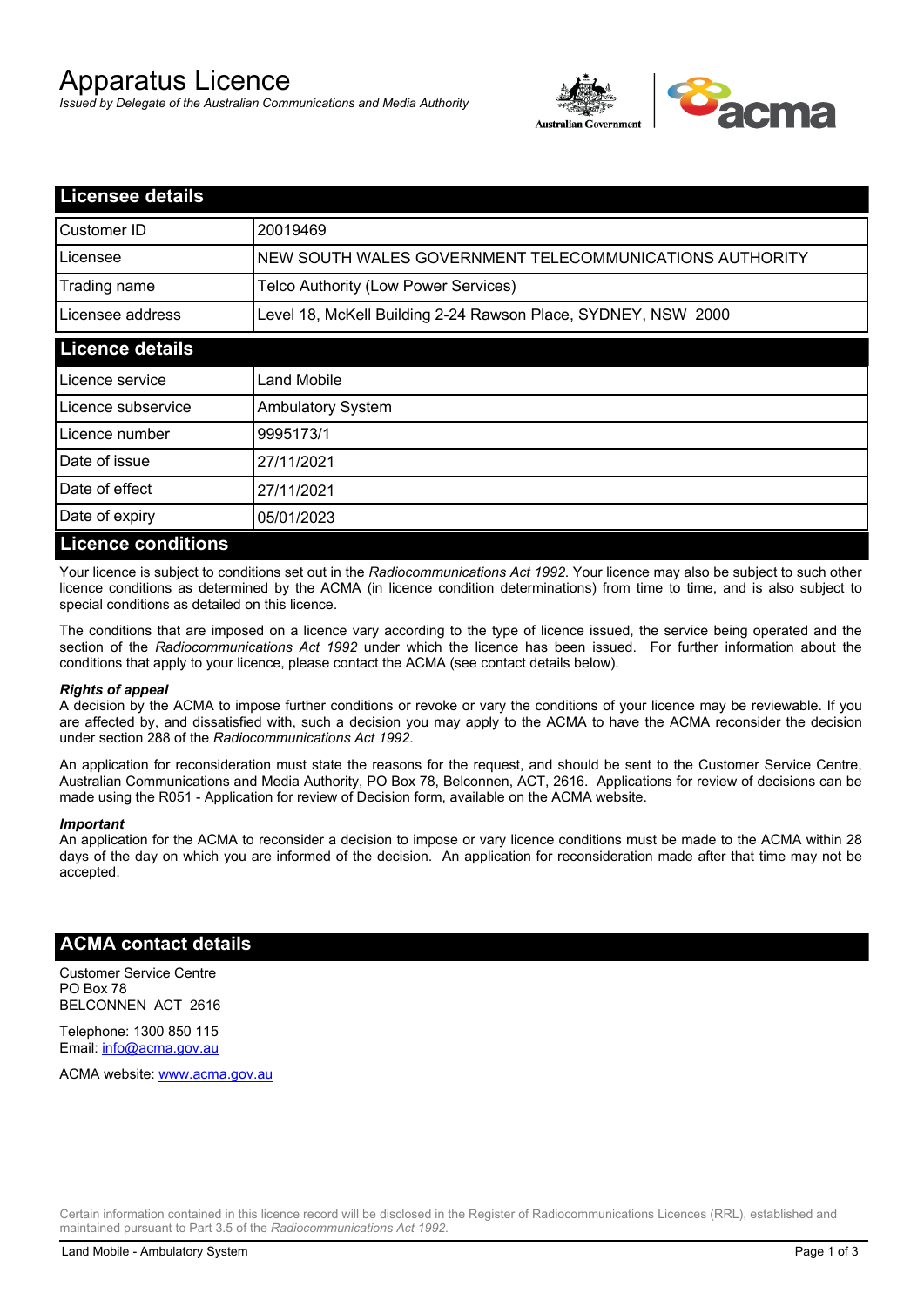# **Advisory Notes applying to licence no.: 9995173/1**

Conditions applicable to the operation of Ambulatory System station(s) authorised under this licence can be found in the Radiocommunications Licence Conditions (Apparatus Licence) Determination and the Radiocommunications Licence Conditions (Land Mobile Licence) Determination. Copies of these determinations are available from the ACMA and from the ACMA home page (www.acma.gov.au).